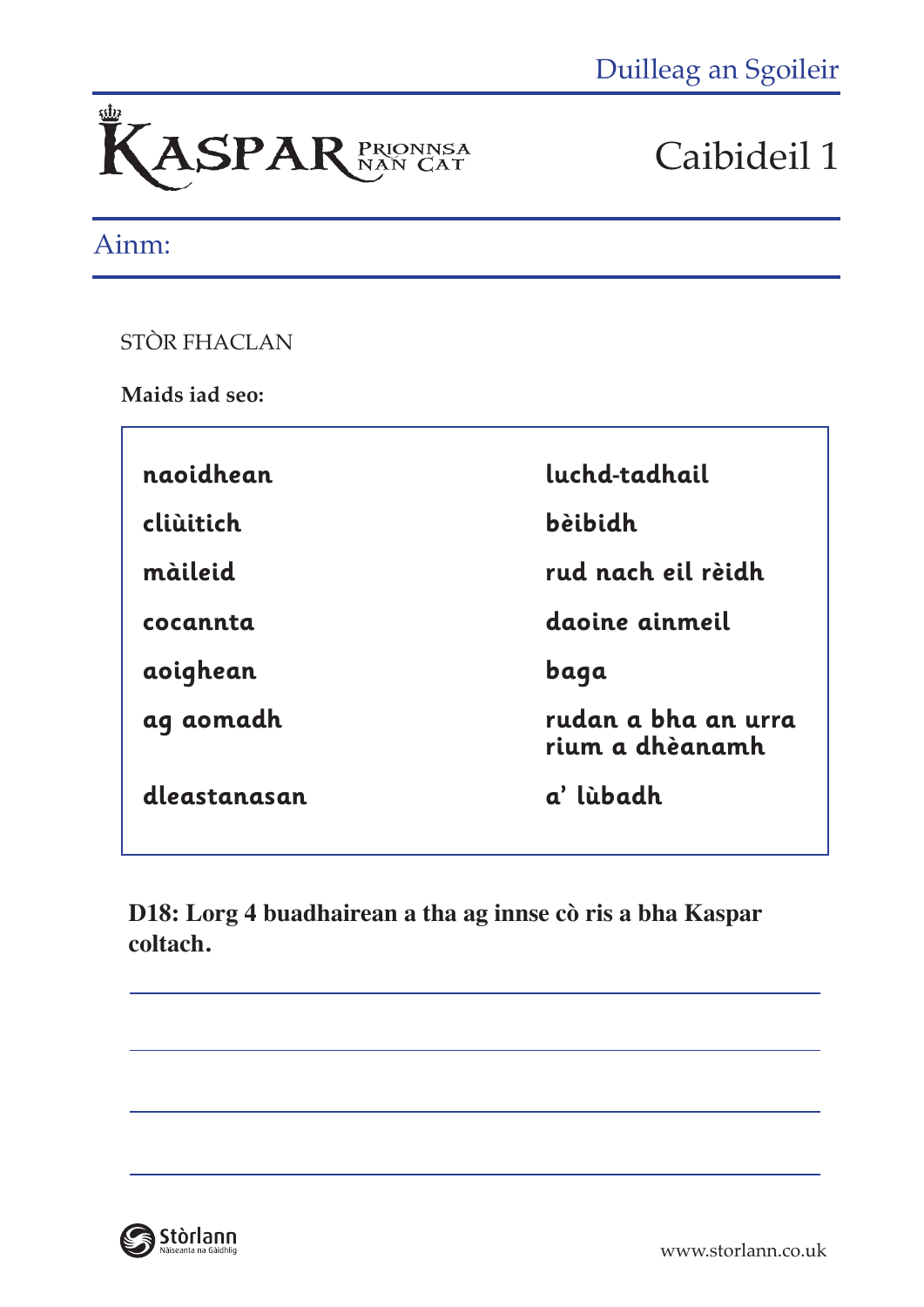

### Ainm:

**D78: Gnàthas-cainnt:** 

**"Gheibh mi mo leabhraichean"** 

**Dè tha seo a' ciallachadh? Dèan dealbh èibhinn airson cuimhneachadh air a' ghnàthas-cainnt seo.**

**A bheil thu eòlach agad air na faclan seo? Sgrìobh nad leabhar iad agus lorg iad san fhaclair.**

**sùrdag cagair aoibhneas uallach ban-taoitear sgeul-rùin diombach a' caoidh piseach**

**suaicheantas casa-gobhlach** 

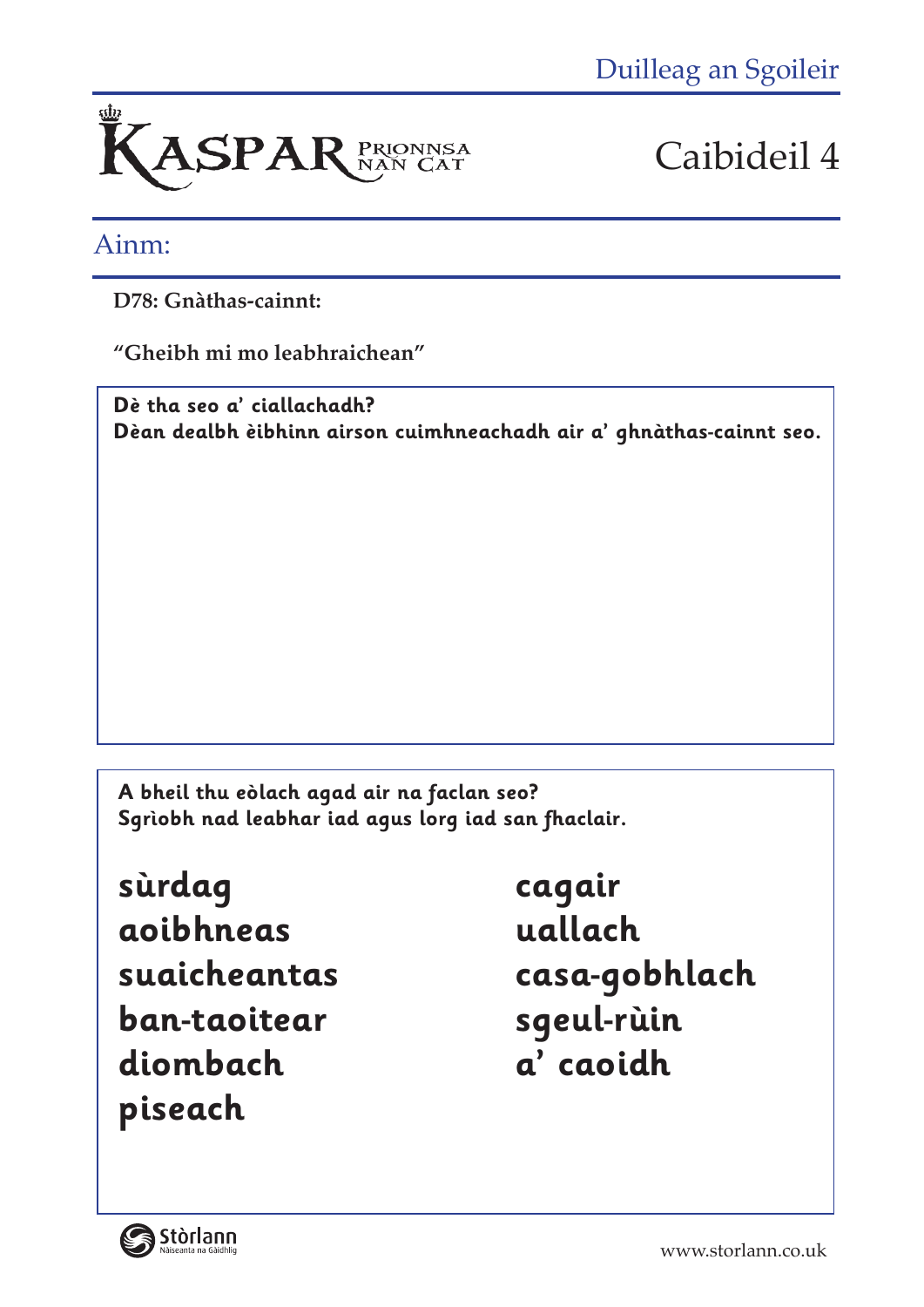

## Ainm:

#### **Lorg dè tha na gnìomhairean a leanas a' ciallachadh?**

Dèan dealbh bheag gus am mìneachadh a shealltainn.

| Mineachadh                                                         | Dealbh |
|--------------------------------------------------------------------|--------|
| $ \textit{\textbf{a}}^{\textit{\textbf{\textit{c}}}}$ plosgartaich |        |
| a' burralaich                                                      |        |
| a' crònan                                                          |        |
| a' tuisleachadh                                                    |        |
| a' piocadh                                                         |        |

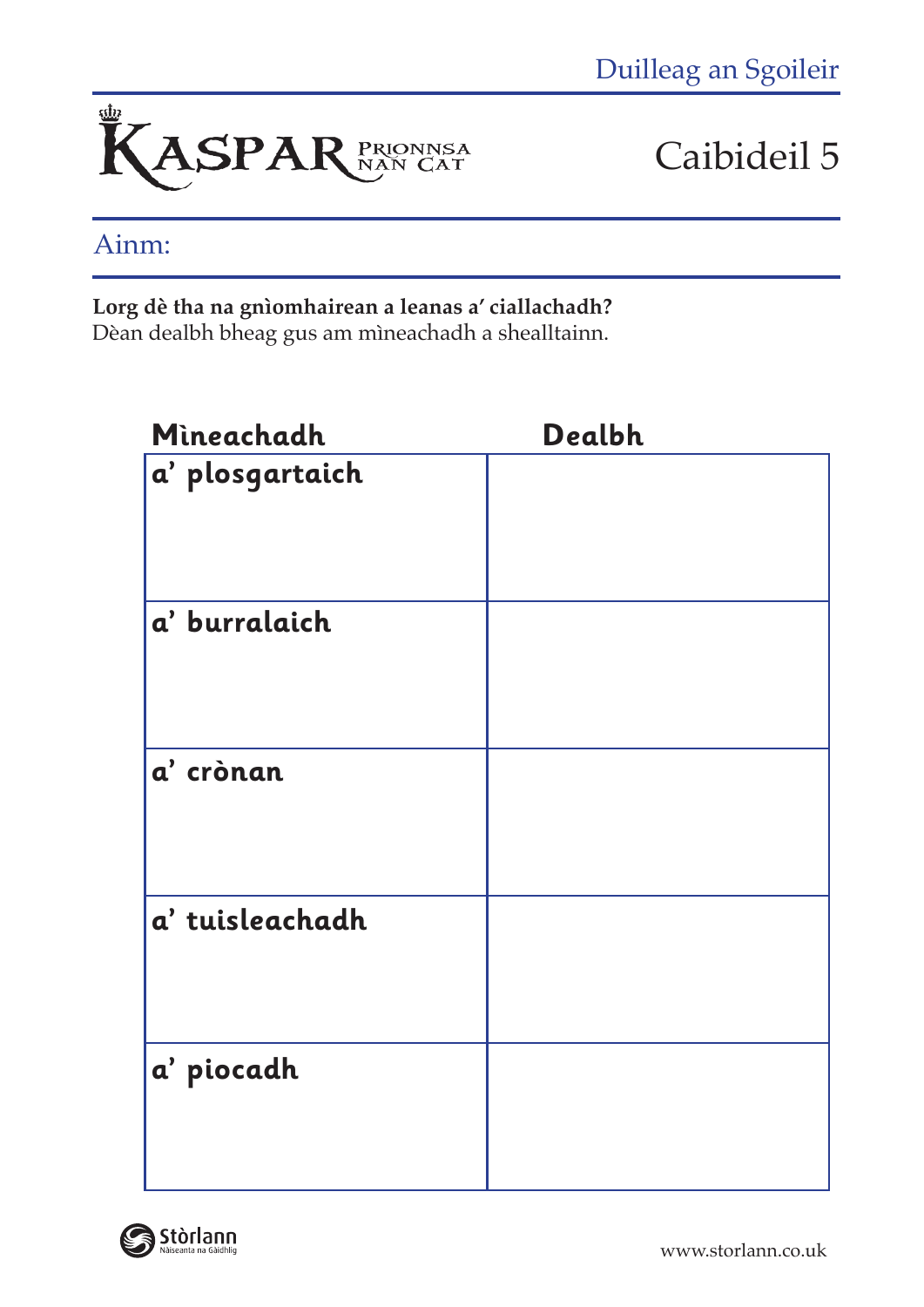

## Ainm:

**A' gabhail a saorsa – Lorg na faclan sa chlàr gu h-iosal:**



**BURRALAICH CALMAN CRIOMAGAN FIARADH**

**GAISGEACH LIÙG MIAL SEONAIDH**

**PÀISTE SAVOY TAIDHLE TITANIC**

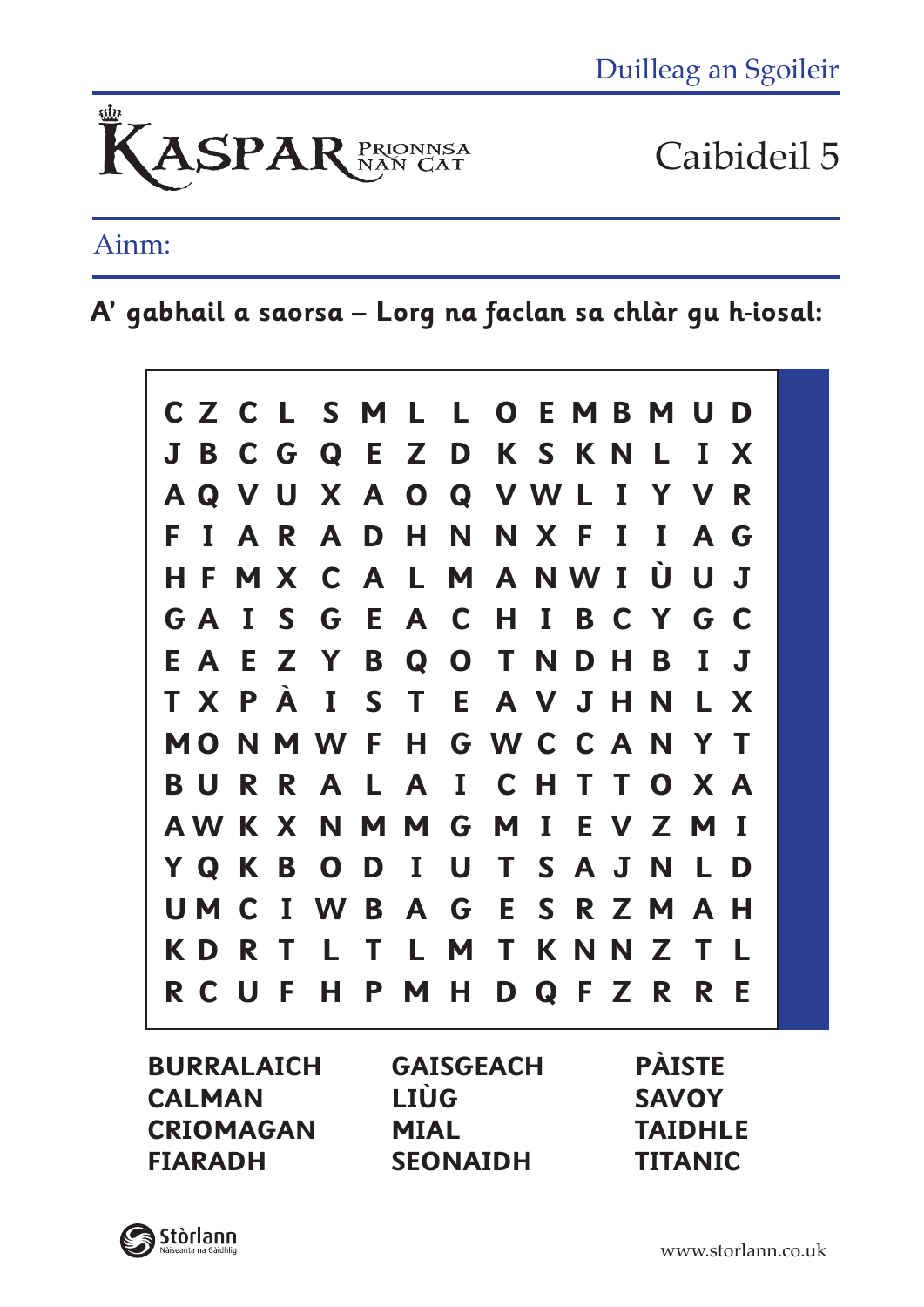

## Ainm:

**Lorg 5 gnìomhairean anns an tràth chaithte. me shreap, ghabh**



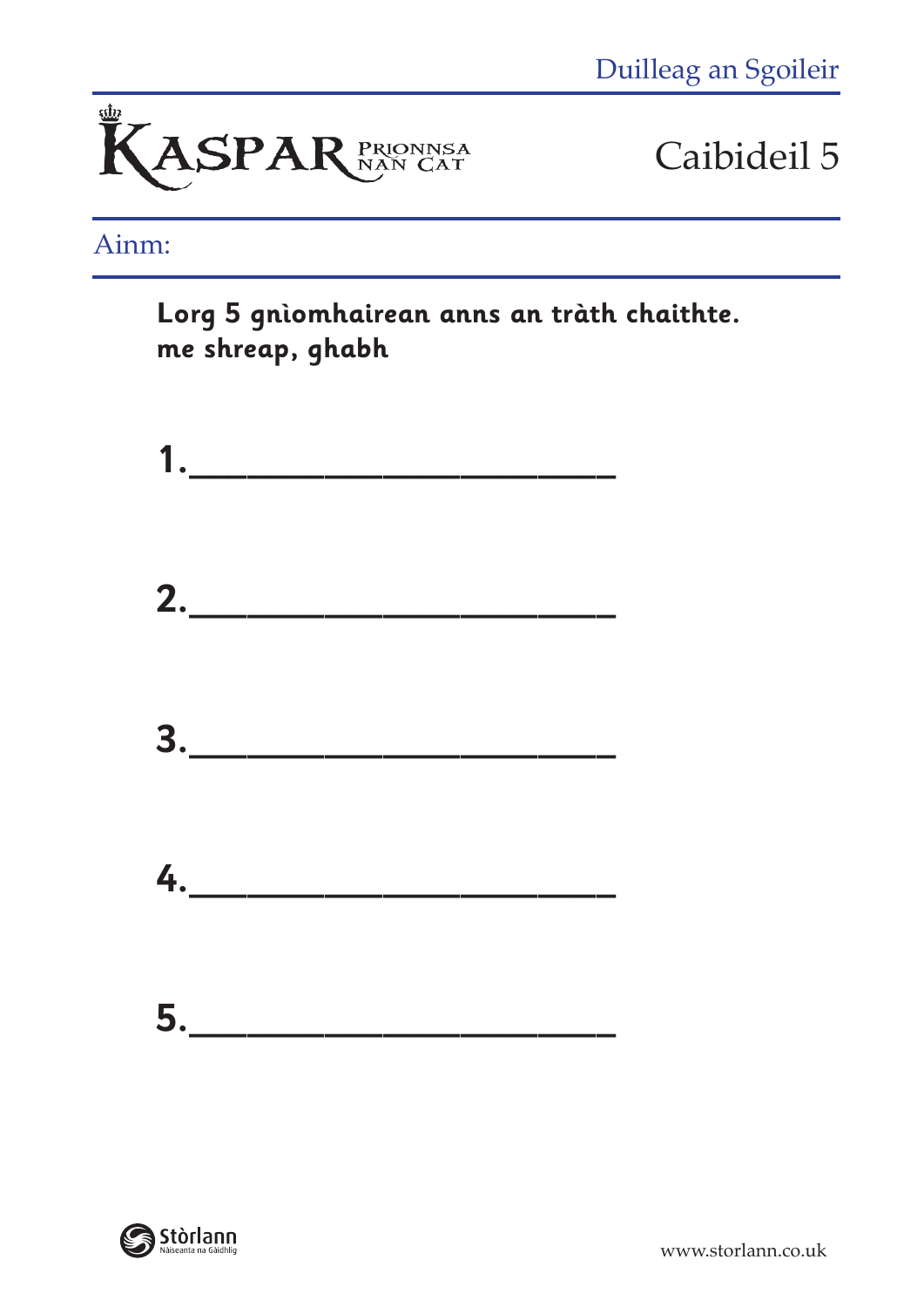

Ainm:

**Coimhead, air-loidhne, air na h-àiteachan dhan tug an teaghlach Stanton Seonaidh ann an New York. Sgrìobh 3 pìosan fiosrachaidh mu gach àite no ìomhaigh nad leabhar.**





www.storlann.co.uk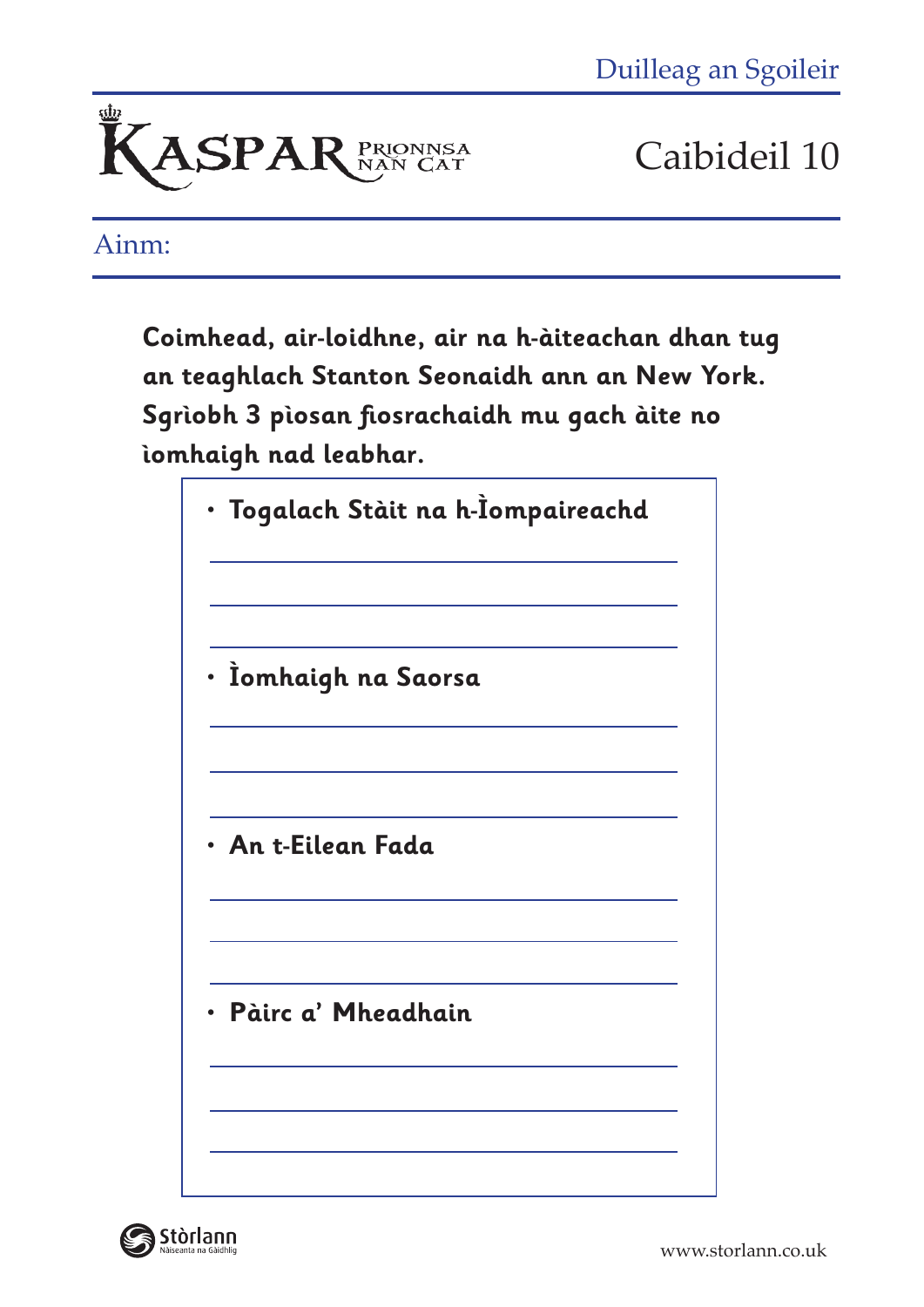

# CARACTARAN

## Ainm:

| Caractar                     | Cò ris a bha iad coltach   Far an a bheil | dearbhadh san<br>leabhar |
|------------------------------|-------------------------------------------|--------------------------|
| Seonaidh                     |                                           |                          |
| A' Bhan-iarla<br>Kandinsky   |                                           |                          |
| Kaspar                       |                                           |                          |
| An Claigeann                 |                                           |                          |
| Lizziebeth                   |                                           |                          |
| Mitch Beag                   |                                           |                          |
| Luchd-siubhail an<br>Titanic |                                           |                          |